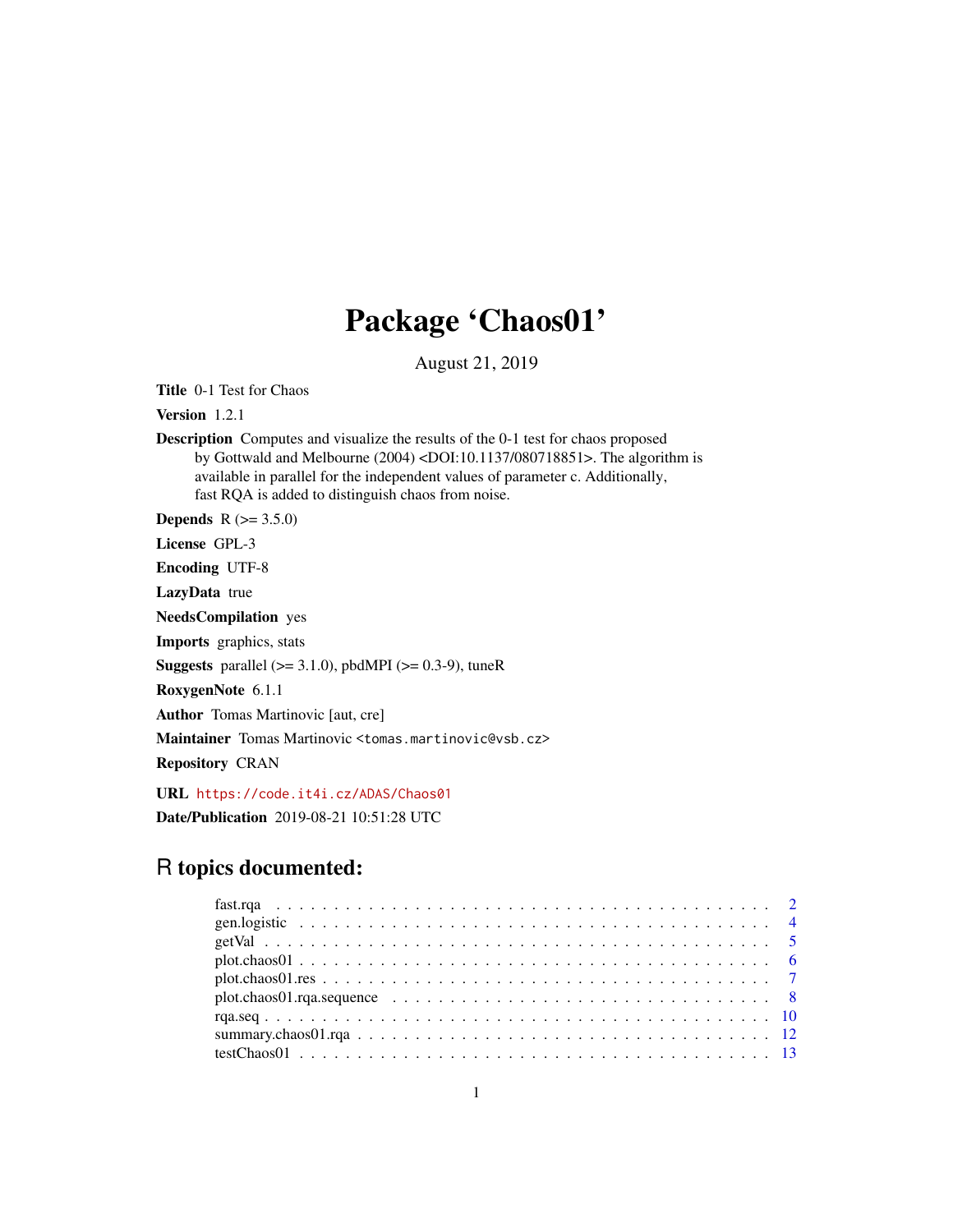#### <span id="page-1-0"></span>**Index** and the contract of the contract of the contract of the contract of the contract of the contract of the contract of the contract of the contract of the contract of the contract of the contract of the contract of th

<span id="page-1-1"></span>

#### Description

This function computes results of the RQA from the numeric vector (time series).

#### Usage

```
fast.rqa(TS, dim = 2, lag = 1, eps, theta = 1, lmin = 3,
  include.TS = FALSE)
```
#### Arguments

| <b>TS</b>  | the input vector, This should be a numeric vector. (e.g. ts object is also accepted)                 |
|------------|------------------------------------------------------------------------------------------------------|
| dim        | integer, embedding dimension. See details for more information. Default is 2.                        |
| lag        | integer, embedding lag/delay. See details for more information. Default is 1.                        |
| eps        | double, threshold/neighbourhood size.                                                                |
| theta      | integer, Theiler window, number of diagonal lines which should be skipped from<br>the main diagonal. |
|            | • 0 - include main diagonal/LOS into computation                                                     |
|            | $\bullet$ 1 - do not include main diagonal.                                                          |
|            | • 2 - skip main diagonal and 1 diagonal closest to main diagonal.                                    |
|            | $\bullet$ 3 - etc.                                                                                   |
|            | Default is 1.                                                                                        |
| lmin       | integer, minimal length of line to be considered for recurrence line. Default is 3                   |
| include.TS | logical, if TRUE input time series will be added to the list of outputs. Default is<br>FALSE.        |

#### Details

RQA analysis tool is included in this package because '0-1 test for chaos' can determine whether the dynamics of the system is chaotic or regular, but cannot distinguish between chaotic and random dynamics.

It should be possible to determine whether the system si deterministic or not based on the evolution of RQA measure with increasing thresholds 'eps'. For this it is necessary to compute RQA many times and therefore this fast version of RQA computation is provided. To further improve workflow in examining the system [rqa.seq](#page-9-1) is provided to compute RQA for sequence of 'eps' values and resulting object can be easily visualized by the plot function.

This version of RQA is based on the optimized algorithms for RQA computation given at [https:](https://code.it4i.cz/ADAS/RQA_HPC) [//code.it4i.cz/ADAS/RQA\\_HPC](https://code.it4i.cz/ADAS/RQA_HPC). Main difference is in reduction of the memory complexity by not storing histogram. Due to this Shannon entropy is not computed, but the algorithm is faster. Additionally, distance metric is set to the maximum distance. This is due to the fact, that for  $eps =$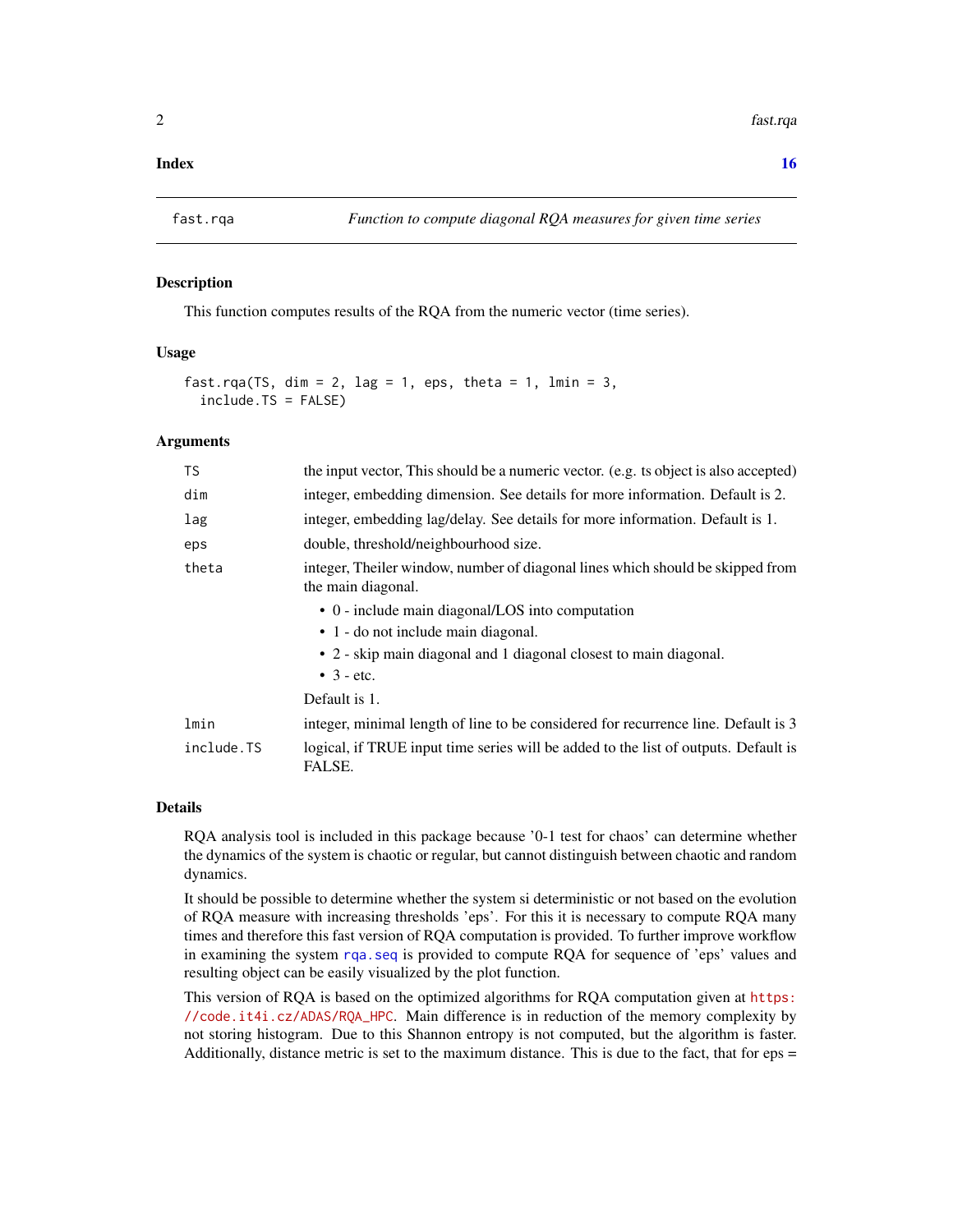#### fast.rqa 3

diff(range(TS)), all the points will be counted as the recurrences. This fact is used when studying the characteristics of the time series dependent on the 'eps' value using the [rqa.seq](#page-9-1) function.

Usually, RQA is computed from a state-space reconstruction of the dynamical system. In this case Takens embedding is used [3]. It is necessary to set two parameters for Takens embedding: embeding dimension and delay time. If You have no prior knowledge about the system, it is possible to estimate best values for these parameters according to the first minimal value of the mutual information of the time series and the minimal value of the false nearest neighbour algorithm. These routines can be found in e.g. 'nonlinearTseries' package and 'fNonlinear' package.

There are other ways how to test whether the data have non-linear characteristics, have stochastic nature, or are just colored noise. To this end You can use tests included in 'nonlinearTseries' package or 'fNonlinear' package. 'nonlinearTseries' package also include RQA function, which stores more results, but are significantly slower and memory expensive, especially for the longer time series. Similar test could be found in other packages focused on nonlinear time series analysis.

#### Value

Returns "chaos01.rqa" object (to differentiate from the 'rqa' object given by the 'nonlinearTseries' package), which contains list of RQA results and list of settings. Additionaly, if include.TS  $=$ TRUE, it adds input time series to the end of the list.

- "RR" Recurrence rate
- "DET" Determinism, count recurrence points in diagonal lines of length  $\ge$ = lmin
- "RATIO" DET/RR
- "AVG" average length of diagonal lines of length  $\ge$ = lmin
- "MAX" maximal length of diagonal lines of length  $>=$  lmin
- "DIV" Divergence, 1/MAX
- "LAM" Laminarity, VLRP/TR
- "TT" Trapping time, average length of vertical lines of length >= lmin
- "MAX\_V" maximal length of vertical lines of length >= lmin
- "TR" Total number of recurrence points
- "DLRP" Recurrence points on the diagonal lines of length of length  $\ge$ = lmin
- "DLC" Count of diagonal lines of length of length  $>=$  lmin
- "VLRP" Recurrence points on the vertical lines of length of length  $>=$  lmin
- "VLC" Count of vertical lines of length of length  $>=$  lmin

#### References

[1] Marwan; M. C. Romano; M. Thiel; J. Kurths (2007). "Recurrence Plots for the Analysis of Complex Systems". Physics Reports. 438 (5-6): 237. Bibcode:2007PhR...438..237M. doi:10.1016/j.physrep.2006.11.001.

[2] Zbilut, J.; Webber C., L. (2006). "Recurrence Quantification Analysis". Wiley Encylopedia of Biomedical Engineering, SN: 9780471740360, doi: 10.1002/9780471740360.ebs1355

[3] F. Takens (1981). "Detecting strange attractors in turbulence". In D. A. Rand and L.-S. Young. Dynamical Systems and Turbulence, Lecture Notes in Mathematics, vol. 898. Springer-Verlag. pp. 366–381.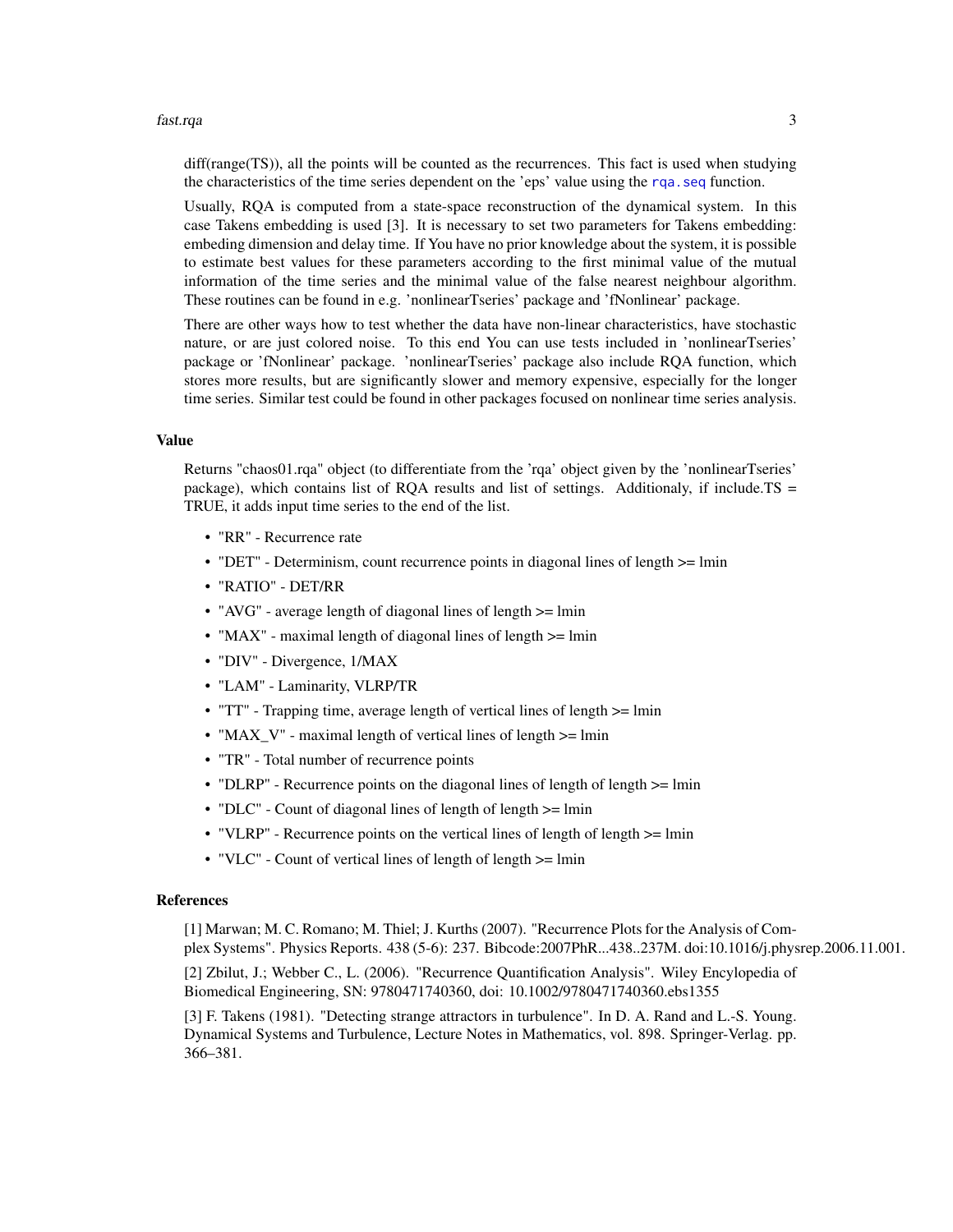#### <span id="page-3-0"></span>See Also

[rqa.seq](#page-9-1), [plot.chaos01.rqa.sequence](#page-7-1), [summary.chaos01.rqa](#page-11-1)

#### Examples

```
vec.x <- gen.logistic(mu = 3.55, iter = 2000)
res \le fast.rqa(vec.x, dim = 3, lag = 10, eps = 0.3)
summary(res)
```
gen.logistic *Logistic map*

#### Description

Generate iterations of the logistic map defined as  $x[t+1] = mu * x[t] * (1 - x[t])$ .

#### Usage

```
gen.logistic(mu, iter = 5000, x0 = 1e-04)
```
#### Arguments

| mu   | parameter of the logistic function, mu should be from the interval $(0,4)$ .                 |
|------|----------------------------------------------------------------------------------------------|
| iter | number of iterations of the logistic function. Default is 5000.                              |
| x0   | the initial value of the series. Should be from the interval $(0,1)$ . Default is<br>0.0001. |

#### Value

numeric vector with the iterations of the logistic map.

```
vec.x <- gen.logistic(mu = 3.55, iter = 200)
plot(vec.x, type = "l")
```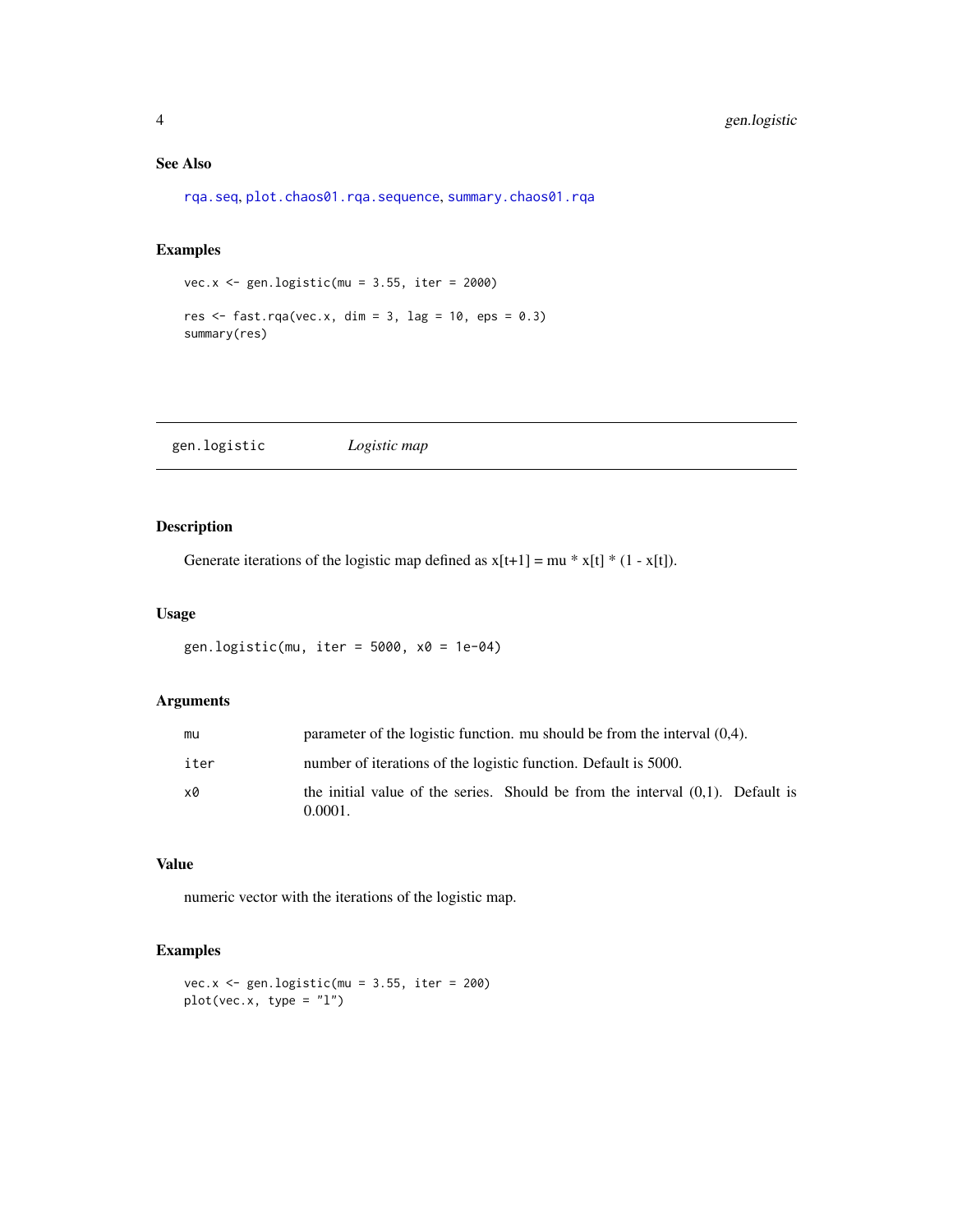<span id="page-4-1"></span><span id="page-4-0"></span>

#### Description

This function allows easy extraction of Kc/c values from the chaos01.res object.

#### Usage

 $getVal(x, vars = "both")$ 

#### Arguments

| $\mathsf{x}$ | the object of "chaos01.res" class, produced by testChaos01 function when pa-<br>rameter out = "TRUE". Subset the output of the function to get the results for<br>the concrete c. See the example. |
|--------------|----------------------------------------------------------------------------------------------------------------------------------------------------------------------------------------------------|
| vars         | list/vector define what should be plotted.<br>• "both" - both variables "Kc" and "c" will be returned in data.frame                                                                                |
|              | • "Kc" - vector of "Kc" values will be returned<br>• "c" - vector of "c" values will be returned                                                                                                   |
|              | Default is "both").                                                                                                                                                                                |

#### Value

Vector of Kc or c values, or data.frame including both vectors if vars = "both".

#### References

Gottwald G.A. and Melbourne I. (2004) On the implementation of the 0-1 Test for Chaos, SIAM J. Appl. Dyn. Syst., 8(1), 129–145.

#### See Also

[testChaos01](#page-12-1)

#### Examples

```
vec.x <- gen.logistic(mu = 3.55, iter = 2000)
```

```
#Kc for each value of c
res2 <- testChaos01(vec.x, out = TRUE)
```
results <- getVal(res2, vars = "both") print(head(results))

#Get results of 0-1 test for Chaos when out = TRUE K <- median(getVal(res2, vars = "Kc"))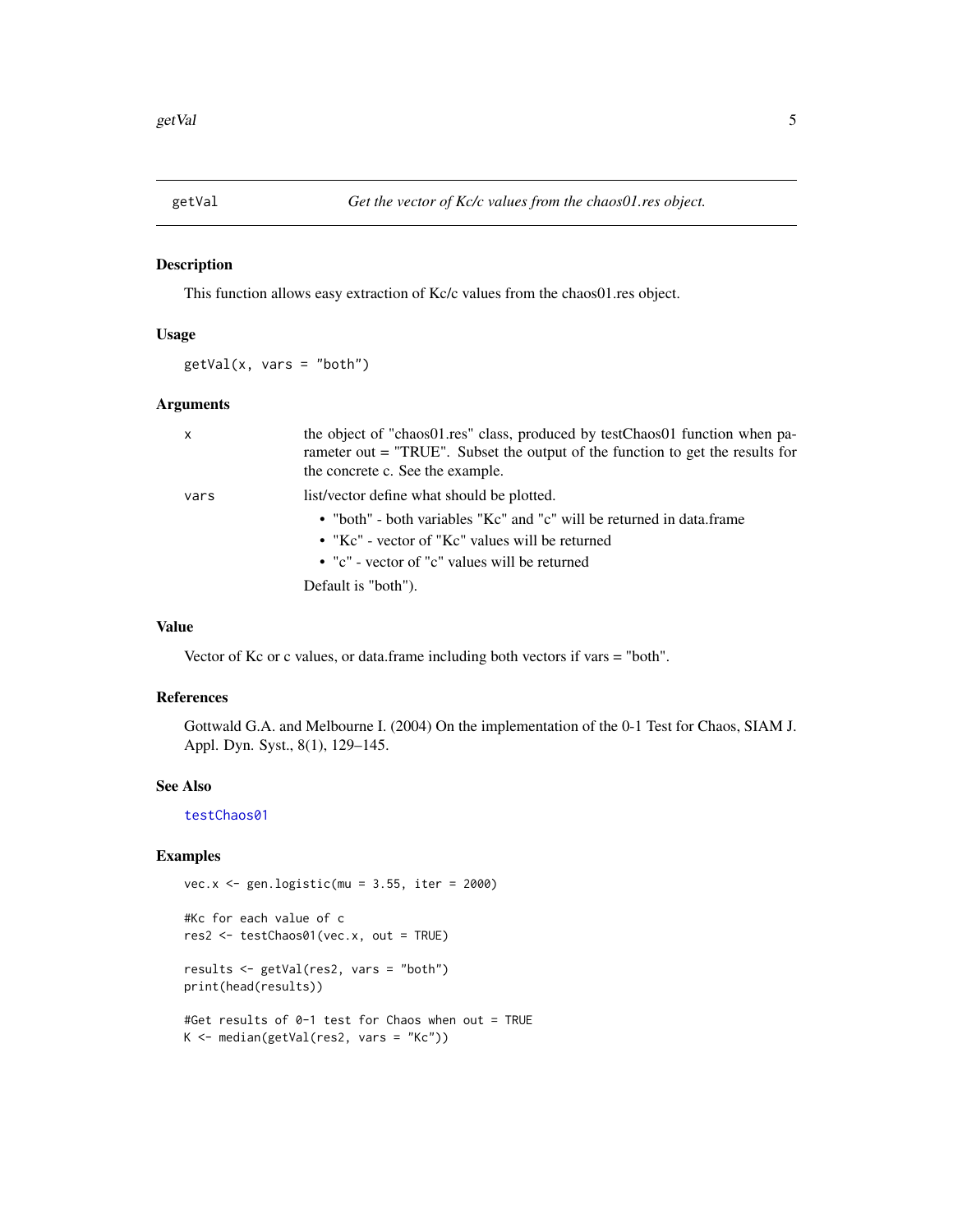<span id="page-5-1"></span><span id="page-5-0"></span>

#### Description

This function plot the Pc to Qc plot and Mc/Dc plot as described in Gottwald and Melbourne (2004).

#### Usage

```
## S3 method for class 'chaos01'
plot(x, plotvar = c("PQ", "MD", "BB", "COG"),mdcol = NULL, step = NULL, col2 = 2, col = 1, main = NULL,
 xlab = NULL, ylab = NULL, type = NULL, ylim = NULL, ...
```
#### Arguments

| X       | the object of "chaos01" class, produced by testChaos01 function when param-<br>eter out $=$ "TRUE". Subset the output of the function to get the results for the<br>concrete c. See the example.                                                                                                                                                                                         |
|---------|------------------------------------------------------------------------------------------------------------------------------------------------------------------------------------------------------------------------------------------------------------------------------------------------------------------------------------------------------------------------------------------|
| plotvar | list/vector define what should be plotted.                                                                                                                                                                                                                                                                                                                                               |
|         | • c("PQ", "MD", "BB", "COG") - plot Pc - Qc figure, and one of the Mc/Dc,<br>bounding box or centre of gravity figure, depending on the appraoch used<br>for the computation.<br>• "PQ" - only Pc-Qc should be plotted.<br>• "MD" - only Mc/Dc plot should be plotted.<br>• "BB" - only bounding box plot should be plotted.<br>• "COG" - only centre of gravity plot should be plotted. |
|         | Default is c("PQ", "MD", "BB", "COG").                                                                                                                                                                                                                                                                                                                                                   |
| mdcol   | vector of length 2 or NULL. If NULL colors in MD plot will be the same as<br>in 'col' argument. If vector of length 2, first color stands for the Mc line and<br>second color for the Dc line.                                                                                                                                                                                           |
|         | • NULL - use color defined in 'col' argument.                                                                                                                                                                                                                                                                                                                                            |
|         | $\bullet$ c(4,3) - use blue for the Mc line and green for the Dc line.                                                                                                                                                                                                                                                                                                                   |
|         | • c("firebrick", "cadetblue") - use of color names is also possible.                                                                                                                                                                                                                                                                                                                     |
|         | When used, it overrides 'col' argument. It is possible to set colors as numbers,<br>or by the string name.<br>Default is NULL.                                                                                                                                                                                                                                                           |
| step    | integer, set the step with which is plotted the bounding box or the cetre of gravity<br>plot. Default is floor(length(x\$pc)/20). This will plot 20 bounding boxes/centres<br>of gravity.                                                                                                                                                                                                |
| col2    | color for the second object in the plot if plot at $B^"$ (bounding boxes), or<br>$plotvar = "COG"$ (centre of gravity dots). Default is 2.                                                                                                                                                                                                                                               |
| col     | color for the lines in plots as defined in plot(). Default is 1.                                                                                                                                                                                                                                                                                                                         |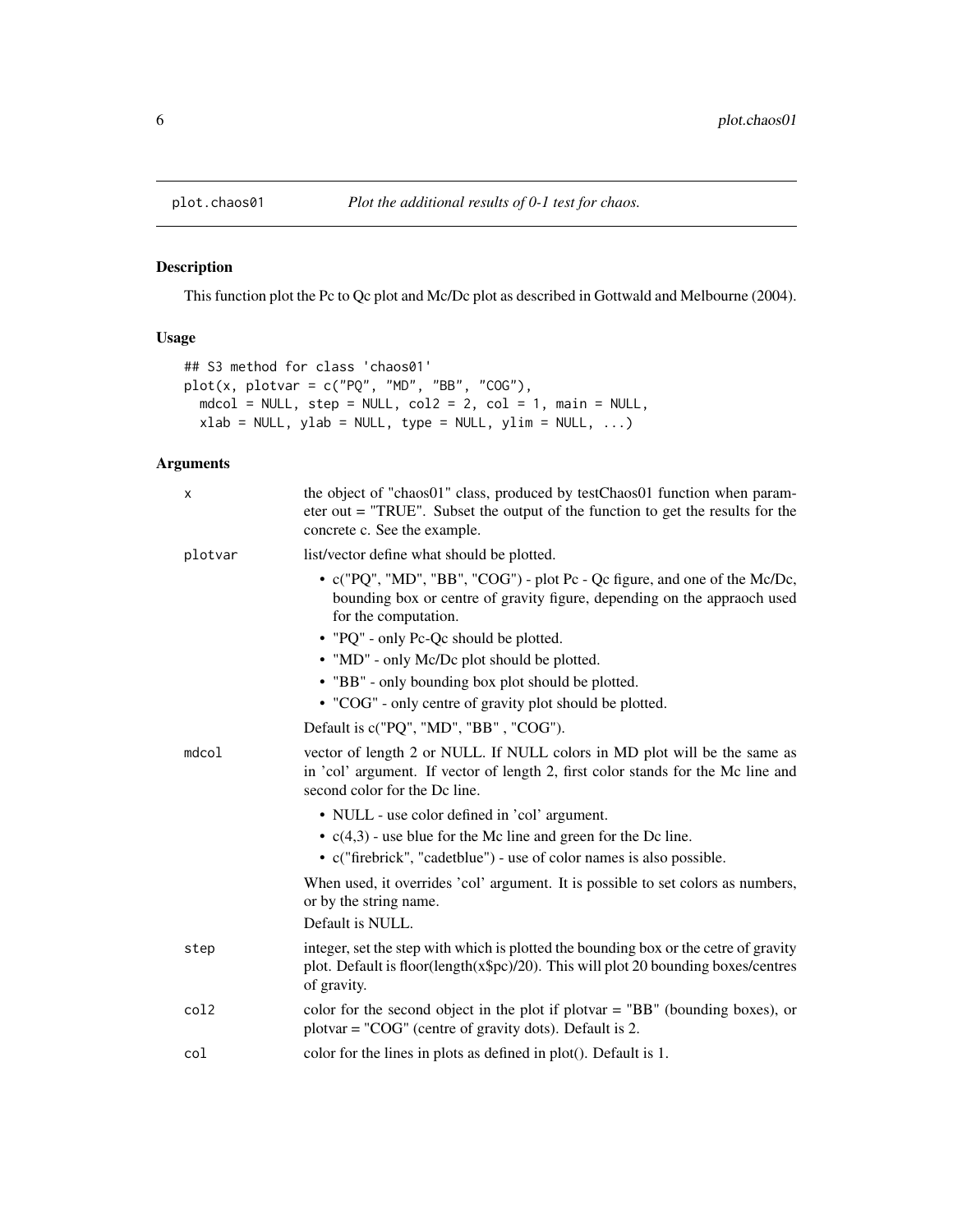<span id="page-6-0"></span>

| main     | string an overall title for the plot: see title                                      |
|----------|--------------------------------------------------------------------------------------|
| xlab     | string a title for the x axis: see title                                             |
| vlab     | string a title for the y axis: see title                                             |
| type     | string what type of plot should be drawn: see plot                                   |
| vlim     | numeric vectors of length 2, giving the x and y coordinates ranges: see plot. window |
| $\cdots$ | arguments to be passed as graphical parameters.                                      |

#### Details

When plotvar =  $c("PQ", "MD"),$  or plotvar =  $c("MD", "PQ")$  the settings for main, xlab, ylab, ylim, would affect both plots, what does not make sense in most cases. To prevent this, setting of main, xlab, ylab and ylim only affects the first figure and second is set to default values for the given figure.

#### References

Gottwald G.A. and Melbourne I. (2004) On the implementation of the 0-1 Test for Chaos, SIAM J. Appl. Dyn. Syst., 8(1), 129–145.

Martinovic T. (2019) Alternative approaches of evaluating the 0-1 test for chaos, Int. J. Comput. Math.

#### See Also

[testChaos01](#page-12-1), [plot.chaos01.res](#page-6-1)

#### Examples

vec.x <- gen.logistic(mu = 3.55, iter = 2000)

```
# Output for each value of c
res2 <- testChaos01(vec.x, out = TRUE)
```
plot(res2[[1]], plotvar =  $c("PQ", "MD")$ , mdcol =  $c(4,3)$ )

<span id="page-6-1"></span>plot.chaos01.res *Plot Kc based on c*

#### Description

This function plot results Kc dependent on the value of parameter c as described in Gottwald and Melbourne (2004).

#### Usage

```
## S3 method for class 'chaos01.res'
plot(x, main = NULL, xlab = NULL, ylab = NULL,type = NULL, ...
```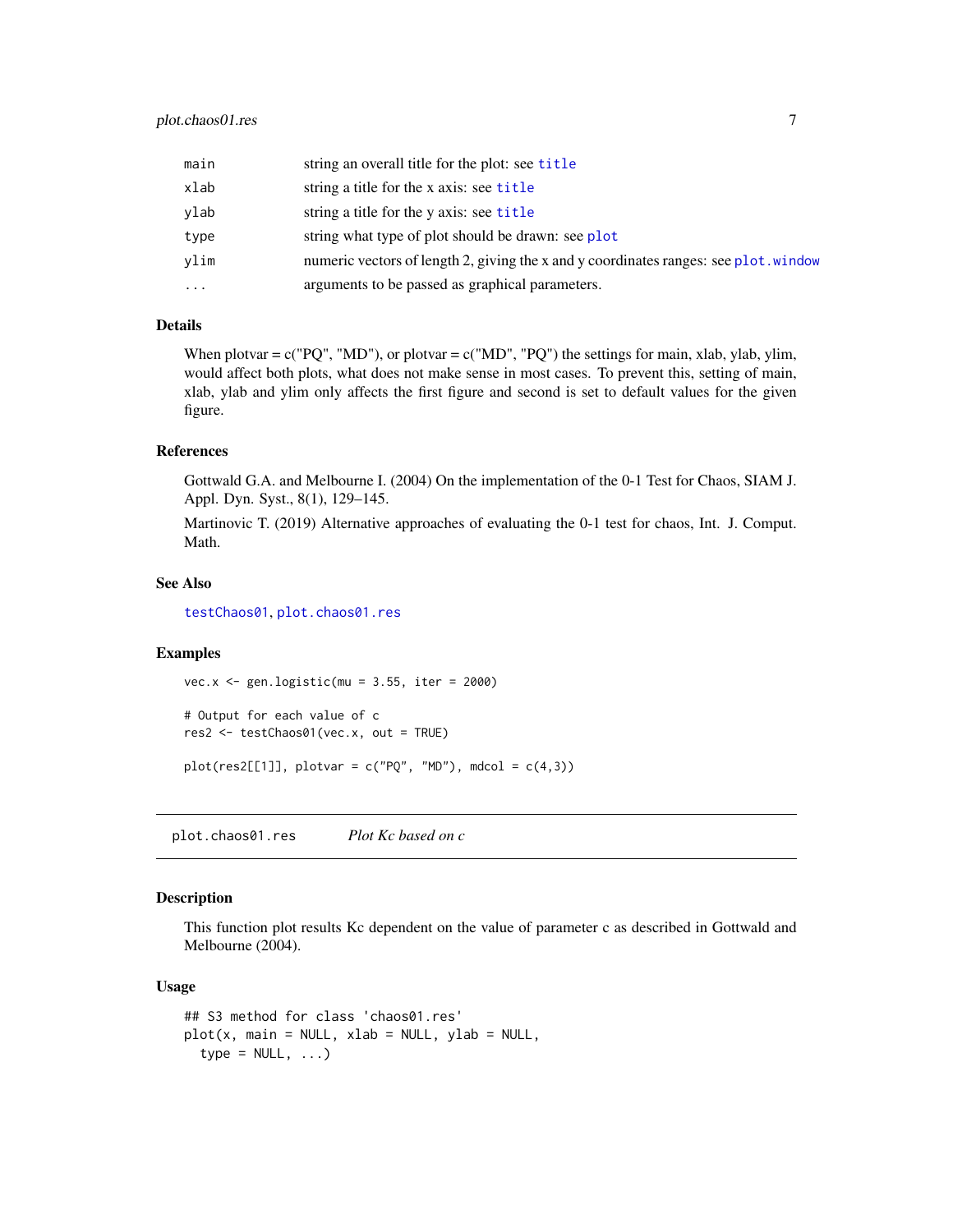#### <span id="page-7-0"></span>Arguments

| $\mathsf{x}$ | the object of "chaos01.res" class, produced by testChaos01 function when pa-<br>rameter out $=$ "TRUE". |
|--------------|---------------------------------------------------------------------------------------------------------|
| main         | string an overall title for the plot: see title                                                         |
| xlab         | string a title for the x axis: see title                                                                |
| ylab         | string a title for the y axis: see title                                                                |
| type         | string what type of plot should be drawn: see plot                                                      |
| $\cdots$     | arguments to be passed as graphical parameters.                                                         |

#### References

Gottwald G.A. and Melbourne I. (2004) On the implementation of the 0-1 Test for Chaos, SIAM J. Appl. Dyn. Syst., 8(1), 129–145.

#### See Also

[testChaos01](#page-12-1), [plot.chaos01](#page-5-1)

#### Examples

```
vec.x \le gen.logistic(mu = 3.55, iter = 2000)
# Output for each value of c
res2 <- testChaos01(vec.x, out = TRUE)
plot(res2)
```
<span id="page-7-1"></span>plot.chaos01.rqa.sequence

*Plot the results for the sequence of eps values.*

#### Description

This function plot the selected variables of RQA as a sequence for the different values of epsilon.

#### Usage

```
## S3 method for class 'chaos01.rqa.sequence'
plot(x, plotvar = c("RR", "DET"),
  type = NULL, ...
```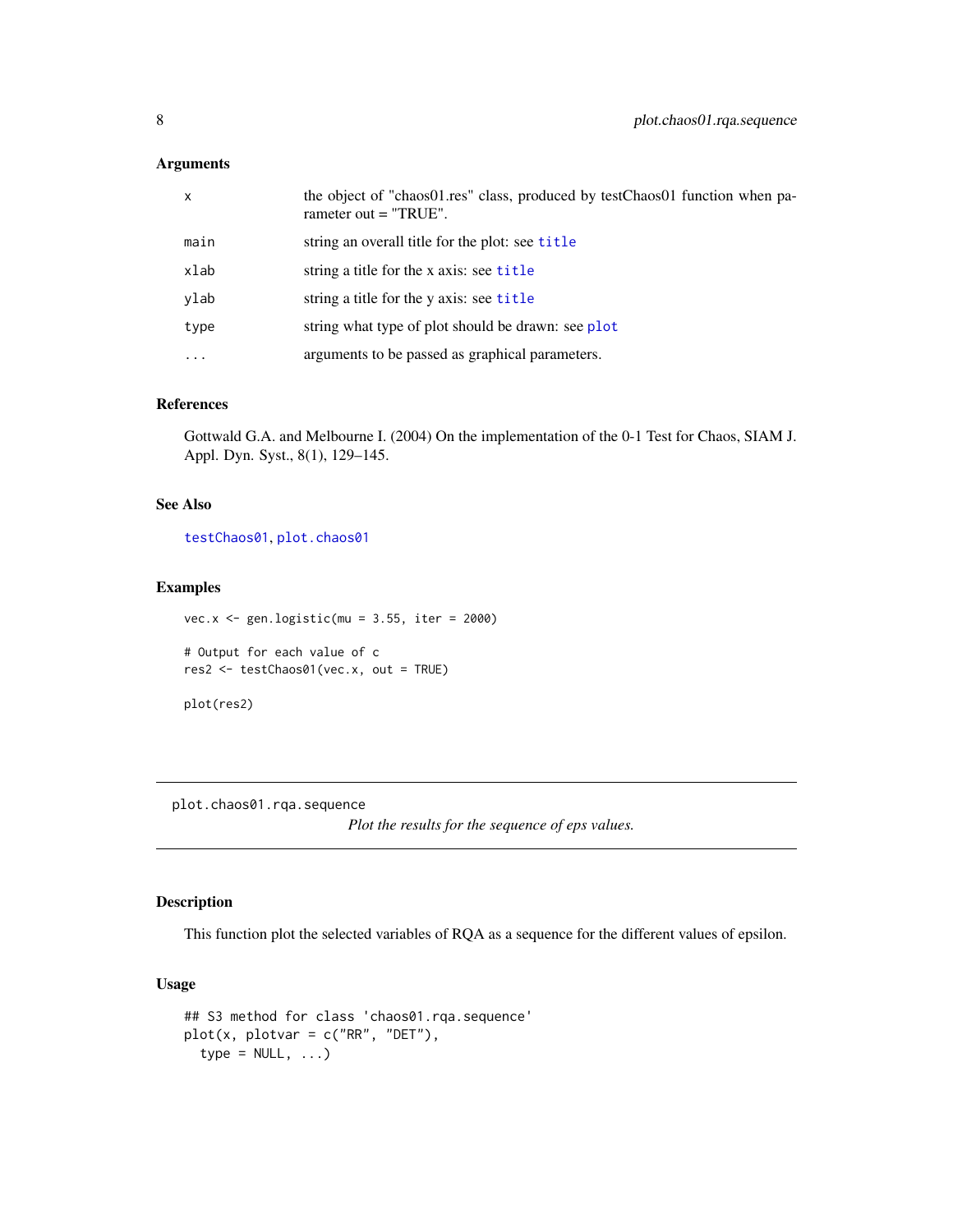<span id="page-8-0"></span>Arguments

| X        | the object of "rqa.sequence" class, produced by rqa.seq function.                             |
|----------|-----------------------------------------------------------------------------------------------|
| plotvar  | vector/list of strings of variables which should be plotted.                                  |
|          | • "TR" - Total number of recurrence points                                                    |
|          | • "DLRP" - Recurrence points on the diagonal lines of length of length $\ge$ =<br><i>lmin</i> |
|          | • "DLC" - Count of diagonal lines of length of length $>=$ lmin                               |
|          | • "VLRP" - Recurrence points on the vertical lines of length of length >=<br><i>lmin</i>      |
|          | • "VLC" - Count of vertical lines of length of length $>=$ lmin                               |
|          | • "RR" - Recurrence rate                                                                      |
|          | • "DET" - Determinism, count recurrence points in diagonal lines of length<br>$>=$ lmin       |
|          | • "RATIO" - DET/RR                                                                            |
|          | • "AVG" - average length of diagonal lines of length >= lmin                                  |
|          | • "MAX" - maximal length of diagonal lines of length $\ge$ = lmin                             |
|          | • "LAM" - Laminarity, VLRP/TR                                                                 |
|          | • "TT" - Trapping time, average length of vertical lines of length $>=$ lmin                  |
|          | • "MAX_V" - maximal length of vertical lines of length >= lmin                                |
|          | • "DIV" - Divergence, 1/MAX                                                                   |
|          | Default = $c("RR", DET")$ .                                                                   |
| type     | string what type of plot should be drawn: seeplot                                             |
| $\cdots$ | arguments to be passed as graphical parameters.                                               |

#### References

N. Marwan; M. C. Romano; M. Thiel; J. Kurths (2007). "Recurrence Plots for the Analysis of Complex Systems". Physics Reports. 438 (5-6): 237. Bibcode:2007PhR...438..237M. doi:10.1016/j.physrep.2006.11.001.

#### See Also

[rqa.seq](#page-9-1), [fast.rqa](#page-1-1)

```
vec.x <- gen.logistic(mu = 3.55, iter = 2000)
x.range <- diff(range(vec.x))
from = 0.01 \times x.range
by = 0.1 \times x. range
# Output for each value of c
res \leq rqa.seq(vec.x, from = from, to = x.range, by = by, TS = vec.x, dim = 3, lag = 10)
plotvar <- c("RR", "DET", "RATIO", "LAM")
```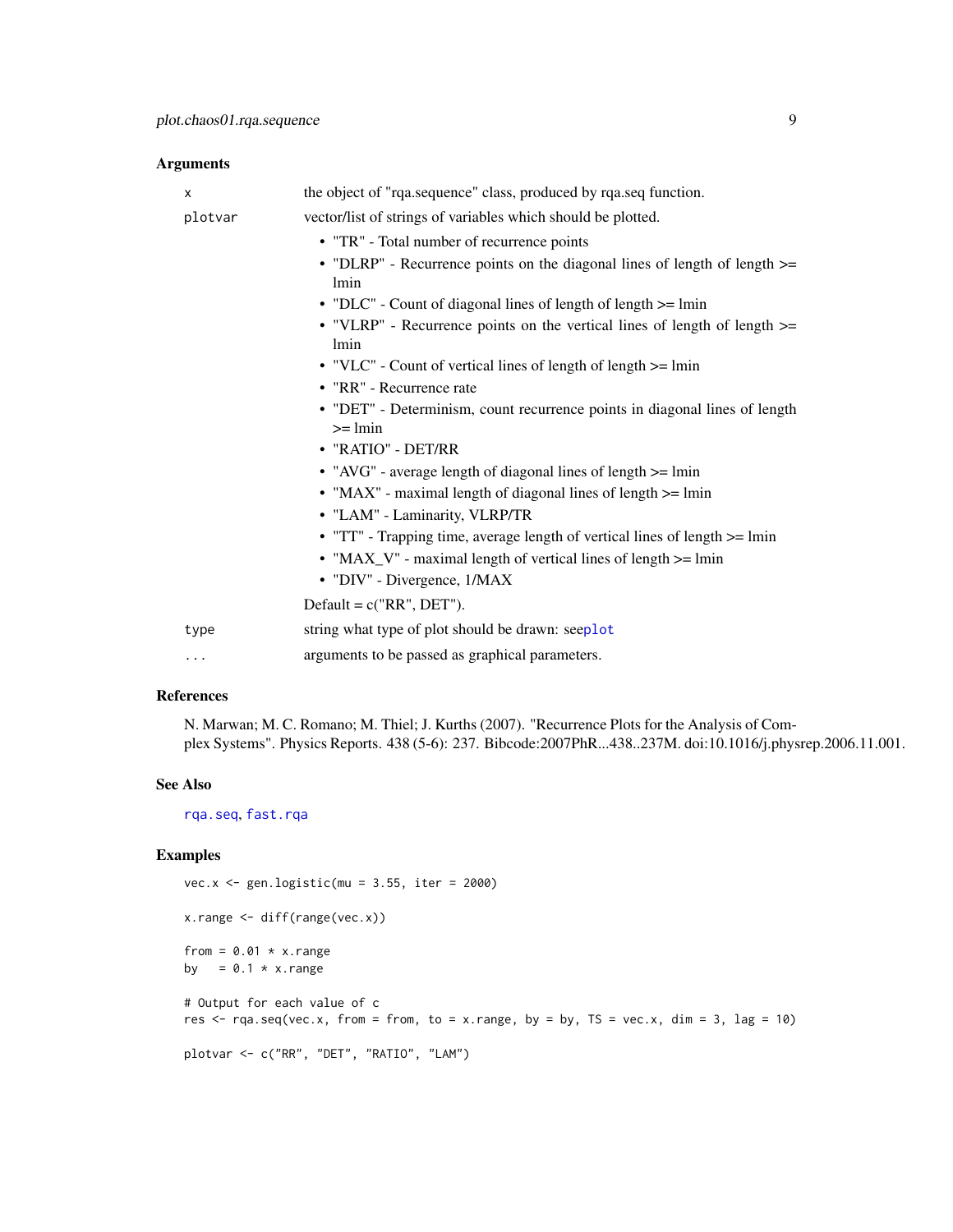```
par(mfrow = c(2,2))plot(res, plotvar = plotvar)
```
<span id="page-9-1"></span>rqa.seq *Function to compute diagonal RQA measures for given time series and sequence of thresholds.*

#### Description

This function is a wrapper for the rqa function to compute RQA for a sequence of thresholds. It computes results of the RQA from the numeric vector (time series) for a sequence of thresholds given by standard parameter of the seq() function.

#### Usage

rqa.seq(from, to = NULL, by, TS, dim = 2, lag = 1, theta = 1,  $lmin = 3$ , use.by = TRUE, length.out = 100, include.TS = FALSE)

#### Arguments

| from       | double, smallest value of epsilon (threshold to be used for the computation of<br>the rqa)                                                                                                       |
|------------|--------------------------------------------------------------------------------------------------------------------------------------------------------------------------------------------------|
| to         | double, largest value of epsilon, passed to the "to" parameter of seq(). If NULL,<br>it is set to diff(range(TS)), which is maximum possible distance in TS. Default<br>is NULL.                 |
| by         | double, increment of the sequence of threshold values, passed to the "by" pa-<br>rameter of $seq()$ .                                                                                            |
| <b>TS</b>  | the input vector, This should be a numeric vector. (e.g. ts object is also accepted)                                                                                                             |
| dim        | integer, embedding dimension. Default is 2.                                                                                                                                                      |
| lag        | integer, embedding lag/delay. Default is 1.                                                                                                                                                      |
| theta      | integer, Theiler window, number of diagonal lines which should be skipped from<br>the main diagonal.                                                                                             |
|            | • 0 - include main diagonal/LOS into computation                                                                                                                                                 |
|            | • 1 - do not include main diagonal.                                                                                                                                                              |
|            | • 2 - skip main diagonal and 1 diagonal closest to main diagonal.<br>$\bullet$ 3 - etc.                                                                                                          |
|            | Default is 1.                                                                                                                                                                                    |
| lmin       | integer, minimal length of line to be considered for recurrence line. Default is 3.                                                                                                              |
| use.by     | logical, indicate whether to use by statement, or length.out statement. If TRUE<br>"by" is used. Default is TRUE.                                                                                |
| length.out | integer, desired number of computation of rqa, passed to the "length.out" pa-<br>rameter of seq(). Used if "use.by $=$ FALSE" as an alternative to creating the<br>sequence of threshold values. |
| include.TS | logical, if TRUE input time series will be added to the list of outputs. Default is<br>FALSE.                                                                                                    |

<span id="page-9-0"></span>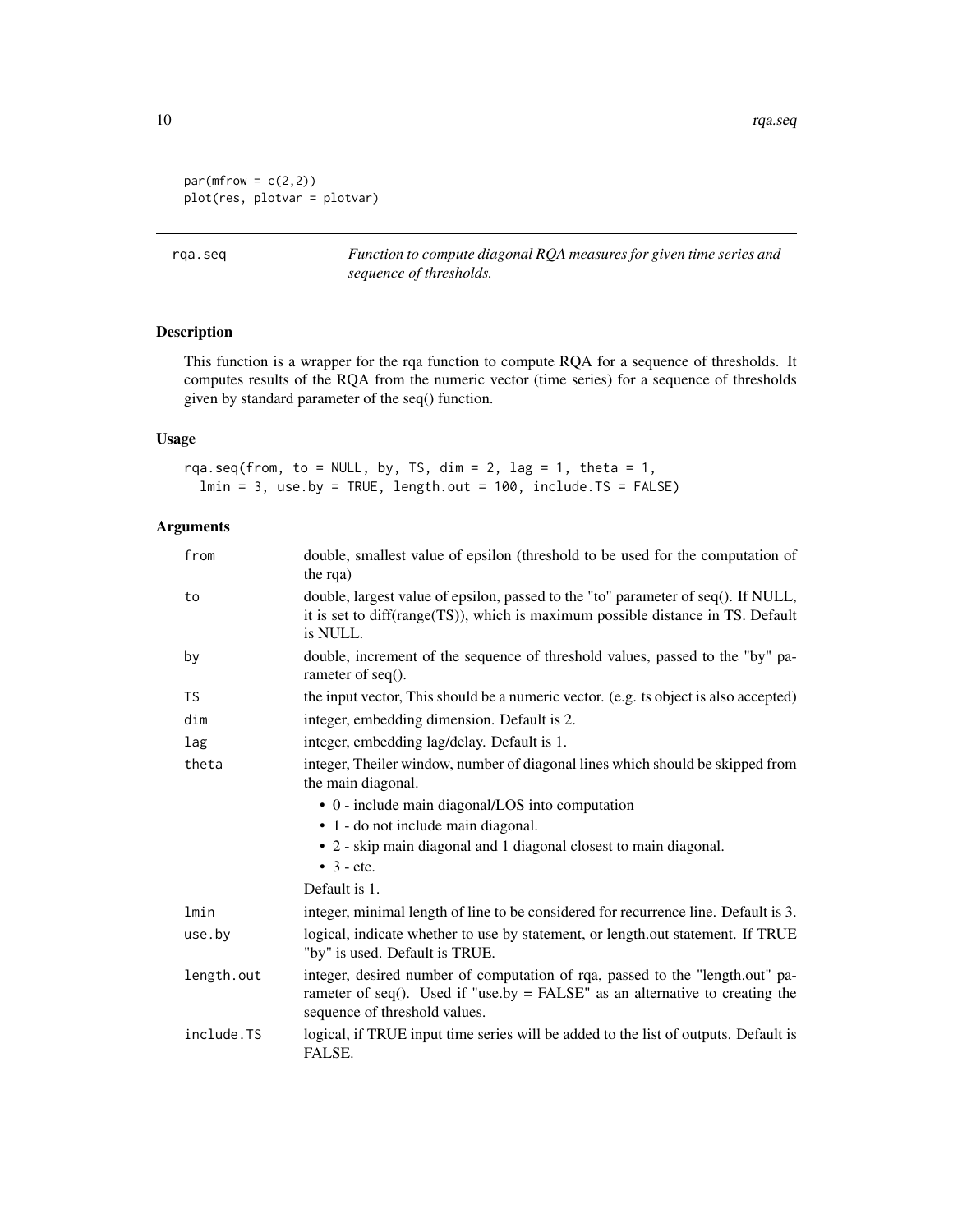<span id="page-10-0"></span>rqa.seq and the state of the state of the state of the state of the state of the state of the state of the state of the state of the state of the state of the state of the state of the state of the state of the state of th

#### Details

RQA analysis tool is included in this package because '0-1 test for chaos' can determine whether the dynamics of the system is chaotic or regular, but cannot distinguish between chaotic and random dynamics.

It should be possible to determine whether the system is deterministic or not, based on the evolution of RQA measure with increasing thresholds 'eps'. For this it is necessary to compute RQA many times and therefore this fast version of RQA computation is provided. Function rqa.seq is wrapper for the fast. rga function and computes ROA for a sequence of 'eps' values.

Results of this function can be easily visualized by the plot function. See plot. chaos01.  $rqa$ . sequence for more information.

Usually, RQA is computed from a state-space reconstruction of the dynamical system. In this case Takens embedding is used [3]. It is necessary to set two parameters for Takens embedding: embeding dimension and delay time. If You have no prior knowledge about the system, it is possible to estimate best values for these parameters according to the first minimal value of the mutual information of the time series and the minimal value of the false nearest neighbour algorithm. These routines can be found in e.g. 'nonlinearTseries' package and 'fNonlinear' package.

#### Value

Returns "chaos01.rqa.seq" object, as a list of "chaos01.rqa" objects for every "eps" given by the input parameters.

#### References

Marwan; M. C. Romano; M. Thiel; J. Kurths (2007). "Recurrence Plots for the Analysis of Complex Systems". Physics Reports. 438 (5-6): 237. Bibcode:2007PhR...438..237M. doi:10.1016/j.physrep.2006.11.001.

Zbilut, J.; Webber C., L. (2006). "Recurrence Quantification Analysis". Wiley Encylopedia of Biomedical Engineering, SN: 9780471740360, doi: 10.1002/9780471740360.ebs1355

#### See Also

[fast.rqa](#page-1-1), [plot.chaos01.rqa.sequence](#page-7-1)

```
vec.x \leq gen.logistic(mu = 3.55, iter = 2000)
x.range <- diff(range(vec.x))
from = 0.01 \times x.range
by = 0.1 \times x. range
# Output for each value of eps
res \leq rqa.seq(vec.x, from = from, to = x.range, by = by, TS = vec.x, dim = 3, lag = 10)
## Not run:
# It is a good idea to get a grasp on how RQA develop for different colored noise.
if(requireNamespace(tuneR)){
pink <- tuneR::noise(kind = "pink", duration = 1000)@left
```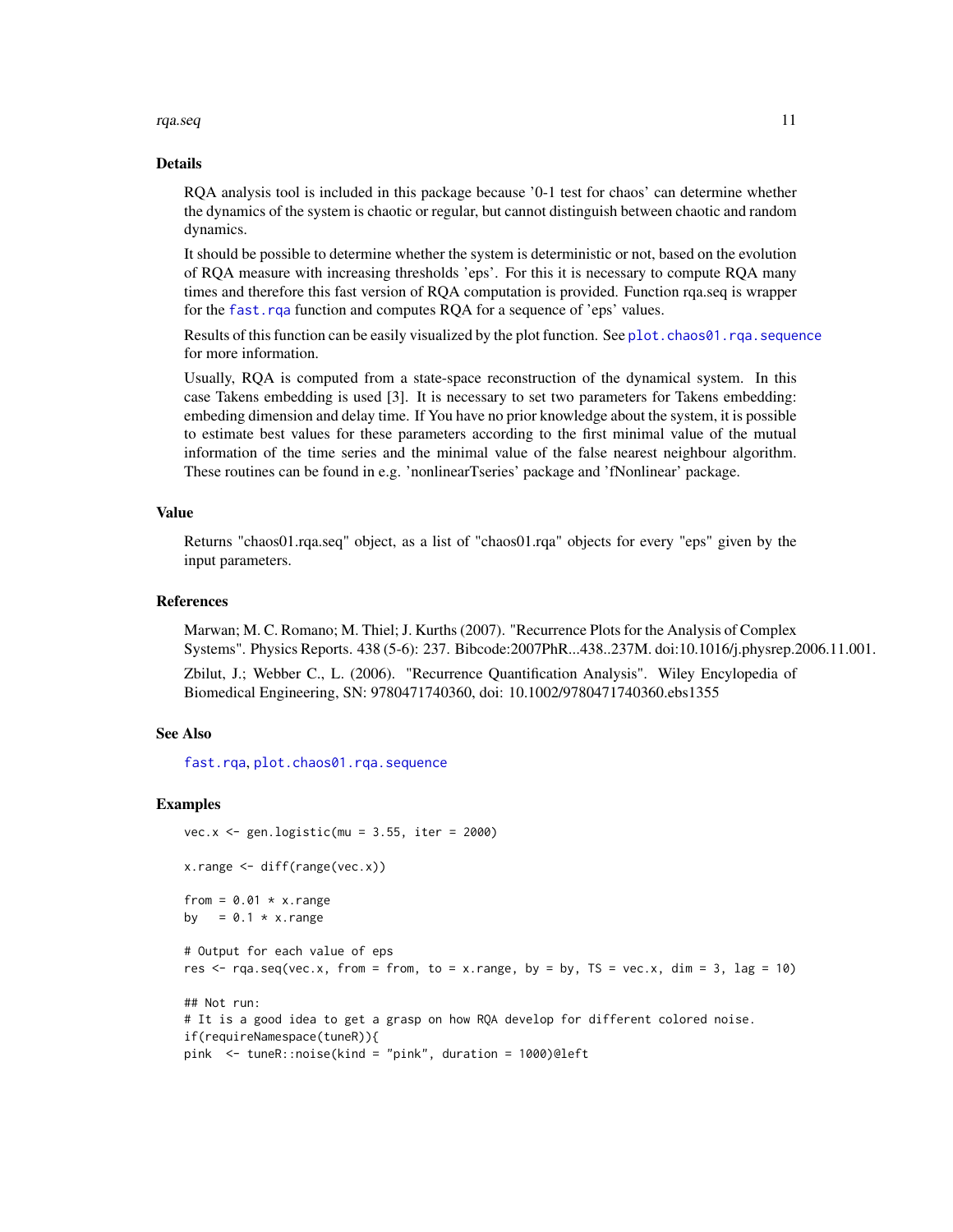```
red <- tuneR::noise(kind = "red", duration = 1000)@left
power <- tuneR::noise(kind = "power", duration = 1000)@left
white <- tuneR::noise(kind = "white", duration = 1000)@left
start <- 0.001 * diff(range(TS))
end <-1.0 \star diff(range(TS))
step \leq 0.01 \times \text{diff}(\text{range(TS)})rqa.pink <- Chaos01::rqa.seq(start, end, step, pink, dim, lag, theta, lmin)
rqa.red <- Chaos01::rqa.seq(start, end, step, red, dim, lag, theta, lmin)
rqa.power <- Chaos01::rqa.seq(start, end, step, power, dim, lag, theta, lmin)
rqa.white <- Chaos01::rqa.seq(start, end, step, white, dim, lag, theta, lmin)
plotvar <- c("RR", "RATIO", "DET", "LAM", "AVG", "TT", "MAX", "MAX_V")
par(mfrow = c(4,2))plot(rqa.pink, plotvar)
plot(rqa.red, plotvar)
plot(rqa.power, plotvar)
plot(rqa.white, plotvar)
}
## End(Not run)
```
<span id="page-11-1"></span>summary.chaos01.rqa *Print all the settings and results of the RQA computation.*

#### Description

This function prints structured results of the RQA computation.

#### Usage

```
## S3 method for class 'chaos01.rqa'
summary(object, ...)
```
#### Arguments

| object | the object of "chaos01.rqa" class, produced by fast.rqa function. |
|--------|-------------------------------------------------------------------|
| .      | further arguments passed to or from other methods.                |

#### References

N. Marwan; M. C. Romano; M. Thiel; J. Kurths (2007). "Recurrence Plots for the Analysis of Complex Systems". Physics Reports. 438 (5-6): 237. Bibcode:2007PhR...438..237M. doi:10.1016/j.physrep.2006.11.001.

#### See Also

[rqa.seq](#page-9-1), [fast.rqa](#page-1-1)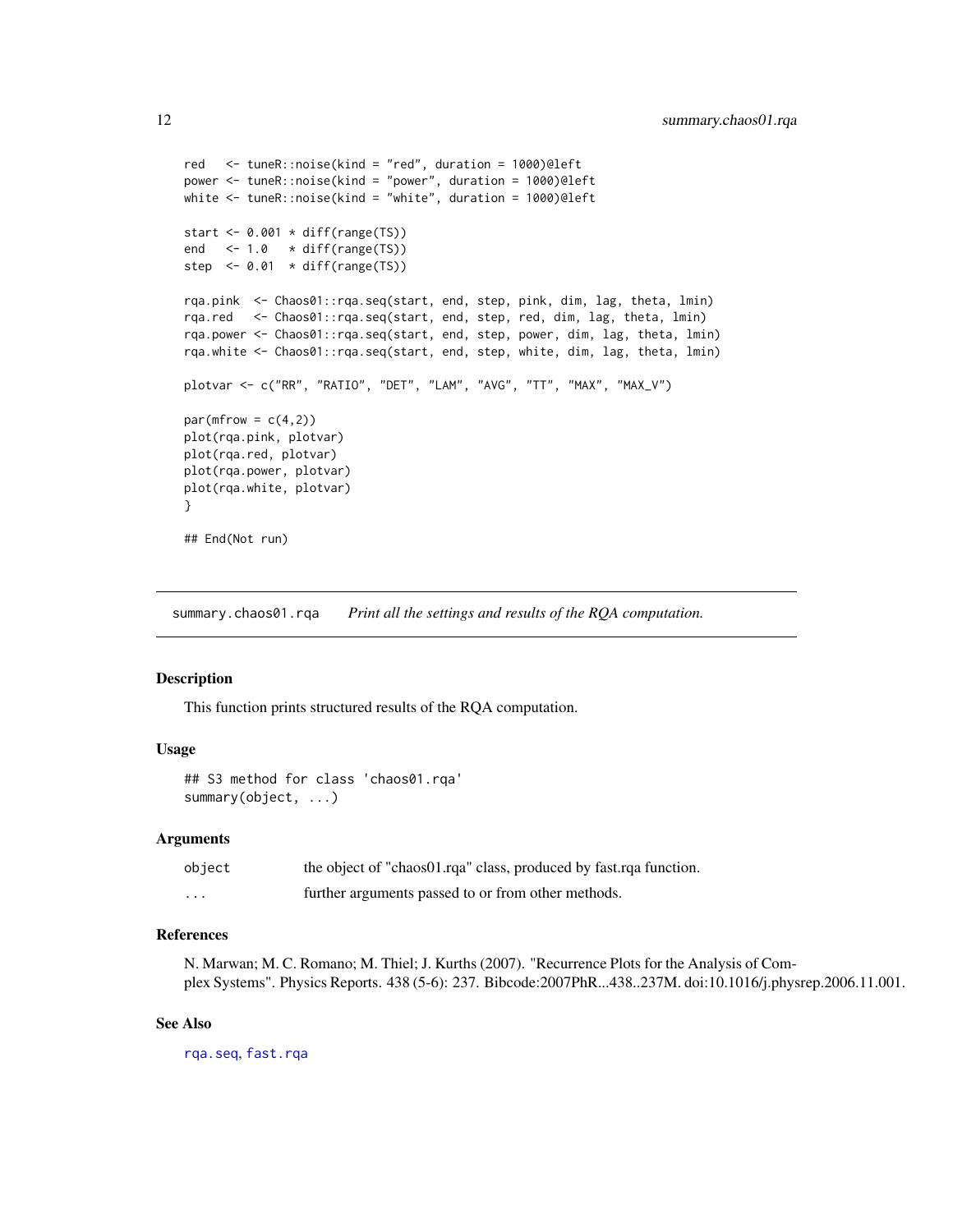#### <span id="page-12-0"></span>testChaos01 13

#### Examples

```
vec.x \le gen.logistic(mu = 3.55, iter = 2000)
res \le- fast.rqa(vec.x, dim = 3, lag = 10, eps = 0.3)
summary(res)
```
<span id="page-12-1"></span>testChaos01 *Function to compute 0-1 test for chaos*

#### Description

This function computes results of the 0-1 test for chaos from the numeric vector (time series).

#### Usage

```
testChaos@1(TS, c.rep = 100, alpha = 0, out = FALSE,c.int = c(pi/5, 4 * pi/5), c.gen = "random", par = "seq",
 num.threads = NA, include.TS = FALSE, approach = "cor",
 window.size = NA, control.set.point = NA, threshold = NA)
```
#### Arguments

| TS    | the input vector. This should be a numeric vector.                                                                                                                                                                                                                                                                |
|-------|-------------------------------------------------------------------------------------------------------------------------------------------------------------------------------------------------------------------------------------------------------------------------------------------------------------------|
| c.rep | integer, defines how many different parameters "c" should be used for the com-<br>putation. Default is 100.                                                                                                                                                                                                       |
| alpha | numeric, the noise dampening parameter. If 0, no noise dampening is done. For<br>more details see the Gottwald and Melbourne (2004). This variable is not used<br>in "bounding box" and "centre of gravity" approaches. Default is 0.                                                                             |
| out   | logical, if TRUE return the list of class "chaos01.res". This list contain lists of<br>"chaos01" list with values of pc, qc, Mc, Dc, Kc and c. These can be then easily<br>plotted by the plot function. Default is FALSE.                                                                                        |
| c.int | set the interval from which the parameter "c" should be chosen. The input is<br>numeric vector. The minimal and maximal value in the vector is then chosen as<br>the minimum and maximum for the generation of parameters "c". Generally it<br>is not needed to change this value. Default is $c$ (pi/5, 4*pi/5). |
| c.gen | character string, which defines how the parameter "c" should be generated from<br>the interval defined by c.int.                                                                                                                                                                                                  |
|       | • "random" - draws from uniform distribution<br>• "equal" - equidistant distribution                                                                                                                                                                                                                              |
|       | Default is "random". Note: If there is unrecognized input, it will use default.                                                                                                                                                                                                                                   |
| par   | character string, determine whether make the computation for every parameter<br>"c" sequentially or in parallel. Parallelization is provided by the package "paral-<br>lel" for one machine, or the cluster option using package "Rmpi" is available.                                                             |
|       | • "seq" - sequential run                                                                                                                                                                                                                                                                                          |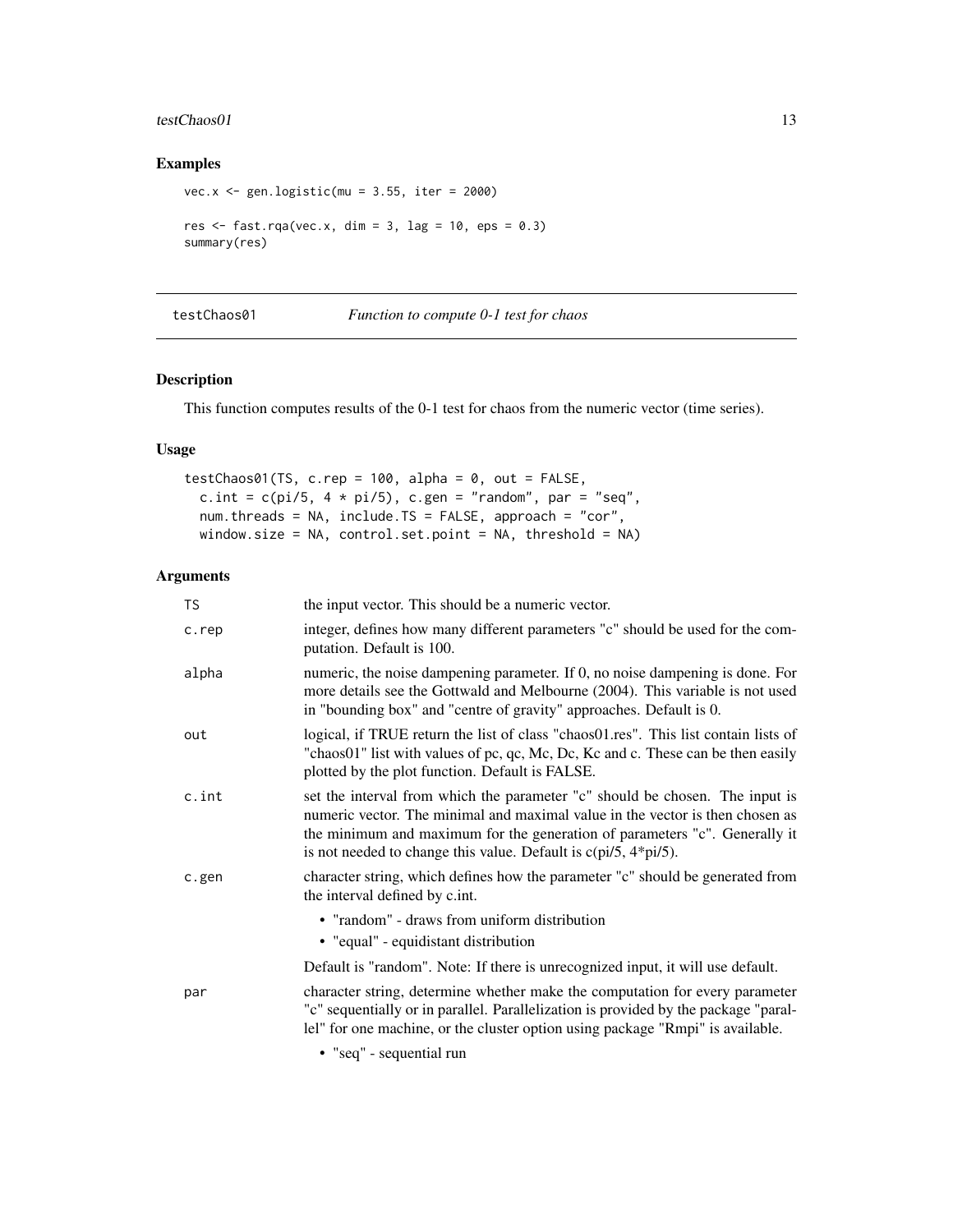|                   | • "parallel" - parallel on one machine                                                                                                                                                                                                   |
|-------------------|------------------------------------------------------------------------------------------------------------------------------------------------------------------------------------------------------------------------------------------|
|                   | • "MPI" - run parallel using Rmpi.                                                                                                                                                                                                       |
|                   | When the work with MPI is finished, the Rmpi::mpi.finalize(), must be used to<br>properly close the MPI. After that command, it is impossible to run MPI until<br>restarting the R session, therefore use it after all runs of the test. |
|                   | Default is "seq". Note: If there is unrecognized input, it will use default.                                                                                                                                                             |
| num.threads       | integer, number of threads use for the computation. When the computation is<br>sequential, this is ignored. Default is NA.                                                                                                               |
| include.TS        | logical, if TRUE and out is TRUE input time series will be added to the list of<br>outputs. Default is FALSE.                                                                                                                            |
| approach          | character string, determine which computational approach to use.                                                                                                                                                                         |
|                   | • "cor" - mean square displacement method with correlation proposed by<br>Gottwald and Melbourne.                                                                                                                                        |
|                   | • "bb" - bounding box method proposed by Martinovic.                                                                                                                                                                                     |
|                   | • "cog" - centre of gravity method proposed by Martinovic.                                                                                                                                                                               |
| window.size       | integer, window size used for the bounding box or the centre of gravity compu-<br>tation.                                                                                                                                                |
| control.set.point |                                                                                                                                                                                                                                          |
|                   | integer, point where the bounding box size should be checked, when the ap-<br>$proach = "bb".$                                                                                                                                           |
| threshold         | numeric, a threshold value for the bounding box computation and centre of grav-<br>ity computation. For more information see Martinovic (2019).                                                                                          |

#### Details

Note that this test does not work in several cases.

- In general, time series have to approach steady state, that is it's attractor. E.g. if the time series corresponds to homoclinic trajectory, the output of the test should not be close to 0 or 1.
- The time series contain too much noise. See examples.
- The time series is behaving like a white noise.

In these cases you may receive unclear results, or in special cases the false results. You can find more on the validity of the test in Gottwald and Melbourne (2009).

#### Value

A numeric from the interval (0,1). 0 stands for the regular dynamics and 1 for the chaotic dynamics. If the parameter out  $= TRUE$ , the output is list of list of all the computed variables. This is mainly for research and testing purposes.

#### References

Gottwald G.A. and Melbourne I. (2004) On the implementation of the 0-1 Test for Chaos, SIAM J. Appl. Dyn. Syst., 8(1), 129–145.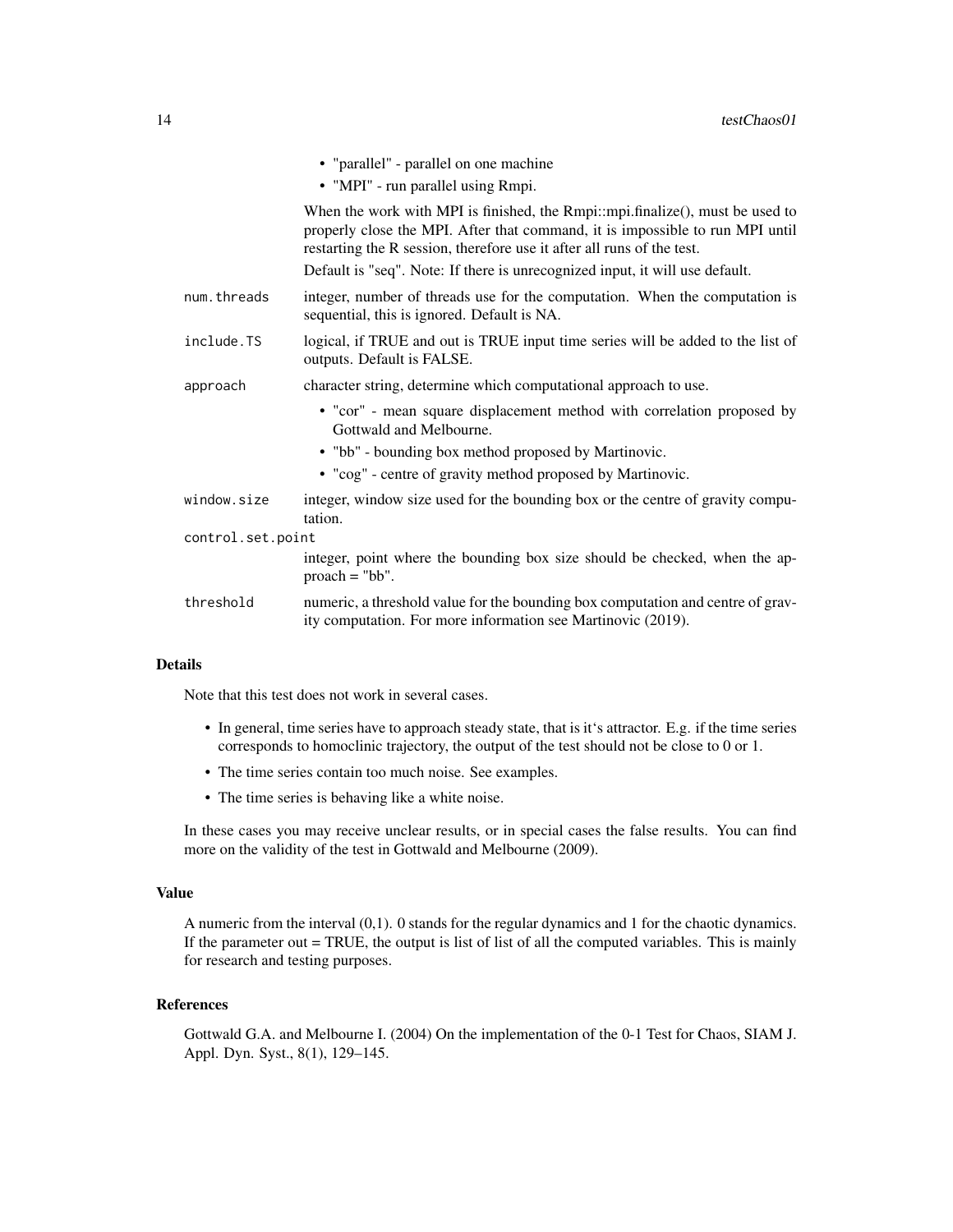<span id="page-14-0"></span>Gottwald G.A. and Melbourne I. (2009) On the validity of the 0-1 Test for Chaos, Nonlinearity, 22, 6

Martinovic T. (2019) Alternative approaches of evaluating the 0-1 test for chaos, Int. J. Comput. Math.

#### See Also

[plot.chaos01](#page-5-1), [plot.chaos01.res](#page-6-1), [getVal](#page-4-1)

```
TS \le- gen.logistic(mu = 3.55, iter = 2000)
# The median of Kc
res <- testChaos01(TS)
print(res)
# Output for each value of c
res2 <- testChaos01(TS, out = TRUE)
summary(res2[[1]])
head(res2[[1]]$pc)
print(res2[[1]]$Kc)
class(res2)
class(res2[[1]])
## Not run:
# Introducing noise
TS2 <- TS + runif(2000, 0, 0.1)
res.orig <- testChaos01(TS2, alpha = 0)
res.damp <- testChaos01(TS2, alpha = 2.5)
sprintf(Original test result %s\n Dampened test result %s, res.orig, res.damp)
# Parallel
res <- testChaos01(TS, par = "parallel", num.treads = 2)
# Parallel cluster, remember to initialize and finalize the MPI
# Needs to be run inside a script and run from a command line interface (CLI)
# e.g. mpirun Rscript test_chaos01_mpi.R
pbdMPI::init()
res <- testChaos01(TS, par = "MPI", num.treads = 2)
pbdMPI::finalize()
# Different interval for generating c
res \leq testChaos01(TS, c.int = c(0, pi))
## End(Not run)
```